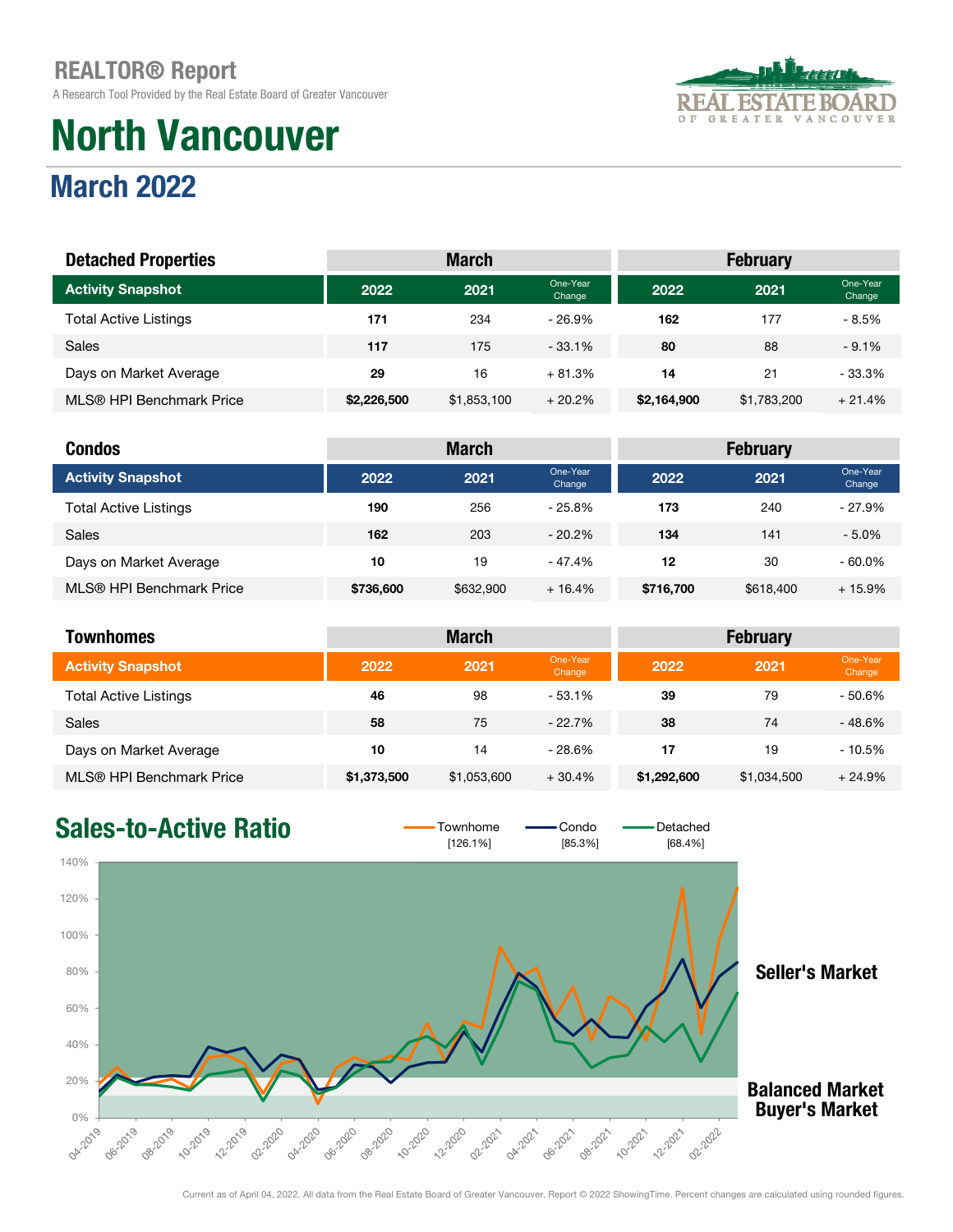A Research Tool Provided by the Real Estate Board of Greater Vancouver



### North Vancouver

### Detached Properties Report – March 2022

| <b>Price Range</b>          | <b>Sales</b> | <b>Active</b><br><b>Listings</b> | <b>Avg Days</b><br>on Market |
|-----------------------------|--------------|----------------------------------|------------------------------|
| \$99,999 and Below          | ŋ            | ŋ                                | O                            |
| \$100,000 to \$199,999      | $\Omega$     | O                                | $\Omega$                     |
| \$200,000 to \$399,999      | O            | ŋ                                | O                            |
| \$400,000 to \$899,999      | 1            | 1                                | 239                          |
| \$900,000 to \$1,499,999    |              | 3                                | 63                           |
| \$1,500,000 to \$1,999,999  | 29           | 44                               | 39                           |
| \$2,000,000 to \$2,999,999  | 65           | 77                               | 25                           |
| \$3,000,000 and \$3,999,999 | 18           | 30                               | 14                           |
| \$4,000,000 to \$4,999,999  |              | 8                                | 18                           |
| \$5,000,000 and Above       | 2            | 8                                | 7                            |
| <b>TOTAL</b>                | 117          | 171                              | 29                           |

| <b>Price Range</b>          | <b>Sales</b>   | <b>Active</b><br><b>Listings</b> | <b>Avg Days</b><br>on Market | Neighbourhood              | <b>Sales</b>   | <b>Active</b><br>Listings | <b>Benchmark</b><br>Price | One-Year<br>Change                            |
|-----------------------------|----------------|----------------------------------|------------------------------|----------------------------|----------------|---------------------------|---------------------------|-----------------------------------------------|
| \$99,999 and Below          | 0              | $\mathbf 0$                      | 0                            | <b>Blueridge NV</b>        | $\overline{7}$ | 4                         | \$2,337,200               | $+20.0%$                                      |
| \$100,000 to \$199,999      | $\pmb{0}$      | $\mathbf 0$                      | $\pmb{0}$                    | <b>Boulevard</b>           | 8              | 8                         | \$2,438,800               | $+19.1%$                                      |
| \$200,000 to \$399,999      | 0              | $\pmb{0}$                        | $\pmb{0}$                    | <b>Braemar</b>             | $\pmb{0}$      | $\overline{c}$            | \$0                       | $\mathord{\hspace{1pt}\text{--}\hspace{1pt}}$ |
| \$400,000 to \$899,999      | $\mathbf{1}$   | $\mathbf{1}$                     | 239                          | Calverhall                 | $\sqrt{5}$     | 6                         | \$1,950,600               | $+22.9%$                                      |
| \$900,000 to \$1,499,999    | $\mathbf{1}$   | 3                                | 63                           | Canyon Heights NV          | 6              | 22                        | \$2,445,000               | $+17.0%$                                      |
| \$1,500,000 to \$1,999,999  | 29             | 44                               | 39                           | Capilano NV                | $\mathbf{1}$   | $\mathbf{1}$              | \$2,317,600               | $+21.6%$                                      |
| \$2,000,000 to \$2,999,999  | 65             | 77                               | 25                           | Central Lonsdale           | 11             | 17                        | \$1,909,400               | $+21.1%$                                      |
| \$3,000,000 and \$3,999,999 | 18             | 30                               | 14                           | Deep Cove                  | $\overline{7}$ | $\overline{4}$            | \$2,121,600               | $+20.1%$                                      |
| \$4,000,000 to \$4,999,999  | $\mathbf{1}$   | 8                                | 18                           | Delbrook                   | 3              | 4                         | \$2,478,200               | $+25.8%$                                      |
| \$5,000,000 and Above       | $\overline{c}$ | 8                                | $\overline{7}$               | Dollarton                  | 3              | 3                         | \$2,428,400               | + 19.9%                                       |
| <b>TOTAL</b>                | 117            | 171                              | 29                           | Edgemont                   | 6              | 10                        | \$2,681,200               | +18.5%                                        |
|                             |                |                                  |                              | Forest Hills NV            | $\overline{2}$ | 10                        | \$2,511,400               | $+20.3%$                                      |
|                             |                |                                  |                              | Grouse Woods               | $\mathbf{1}$   | 0                         | \$2,440,900               | $+21.3%$                                      |
|                             |                |                                  |                              | Harbourside                | $\pmb{0}$      | $\pmb{0}$                 | \$0                       | $\overline{\phantom{a}}$                      |
|                             |                |                                  |                              | Indian Arm                 | 0              | $\mathbf{1}$              | \$0                       | $\overline{\phantom{a}}$                      |
|                             |                |                                  |                              | <b>Indian River</b>        | $\pmb{0}$      | $\mathbf{1}$              | \$2,071,800               | +19.0%                                        |
|                             |                |                                  |                              | Lower Lonsdale             | 5              | 3                         | \$1,894,600               | + 19.8%                                       |
|                             |                |                                  |                              | Lynn Valley                | 15             | 6                         | \$2,071,300               | $+22.2%$                                      |
|                             |                |                                  |                              | Lynnmour                   | $\pmb{0}$      | 3                         | \$0                       | $\overline{\phantom{a}}$                      |
|                             |                |                                  |                              | Mosquito Creek             | $\mathbf 0$    | 3                         | \$0                       | $\overline{\phantom{a}}$                      |
|                             |                |                                  |                              | Norgate                    | $\pmb{0}$      | 3                         | \$1,901,200               | $+19.7%$                                      |
|                             |                |                                  |                              | Northlands                 | $\pmb{0}$      | 0                         | \$0                       | $\overline{\phantom{a}}$                      |
|                             |                |                                  |                              | Pemberton Heights          | 3              | 3                         | \$2,481,400               | +18.9%                                        |
|                             |                |                                  |                              | Pemberton NV               | $\overline{2}$ | 2                         | \$1,662,800               | $+21.0%$                                      |
|                             |                |                                  |                              | Princess Park              | 3              | $\mathbf{1}$              | \$2,370,500               | $+23.8%$                                      |
|                             |                |                                  |                              | Queensbury                 | $\sqrt{4}$     | 5                         | \$1,883,600               | $+14.7%$                                      |
|                             |                |                                  |                              | Roche Point                | $\sqrt{2}$     | $\overline{c}$            | \$2,010,200               | + 19.5%                                       |
|                             |                |                                  |                              | Seymour NV                 | $\mathbf{1}$   | 7                         | \$2,144,200               | + 19.5%                                       |
|                             |                |                                  |                              | Tempe                      | 0              | 0                         | \$2,446,300               | $+23.2%$                                      |
|                             |                |                                  |                              | <b>Upper Delbrook</b>      | 5              | 6                         | \$2,501,000               | $+19.4%$                                      |
|                             |                |                                  |                              | <b>Upper Lonsdale</b>      | 11             | 24                        | \$2,256,800               | $+20.6%$                                      |
|                             |                |                                  |                              | Westlynn                   | 3              | $\overline{7}$            | \$1,886,900               | +19.8%                                        |
|                             |                |                                  |                              | <b>Westlynn Terrace</b>    | $\overline{c}$ | 1                         | \$0                       | $\sim$                                        |
|                             |                |                                  |                              | <b>Windsor Park NV</b>     | $\pmb{0}$      | $\mathsf 0$               | \$1,915,500               | $+18.2%$                                      |
|                             |                |                                  |                              | Woodlands-Sunshine-Cascade | $\mathbf{1}$   | $\sqrt{2}$                | \$0                       | $\sim$                                        |
|                             |                |                                  |                              | <b>TOTAL*</b>              | 117            | 171                       | \$2,226,500               | $+20.2%$                                      |

\* This represents the total of the North Vancouver area, not the sum of the areas above.



Current as of April 04, 2022. All data from the Real Estate Board of Greater Vancouver. Report © 2022 ShowingTime. Percent changes are calculated using rounded figures.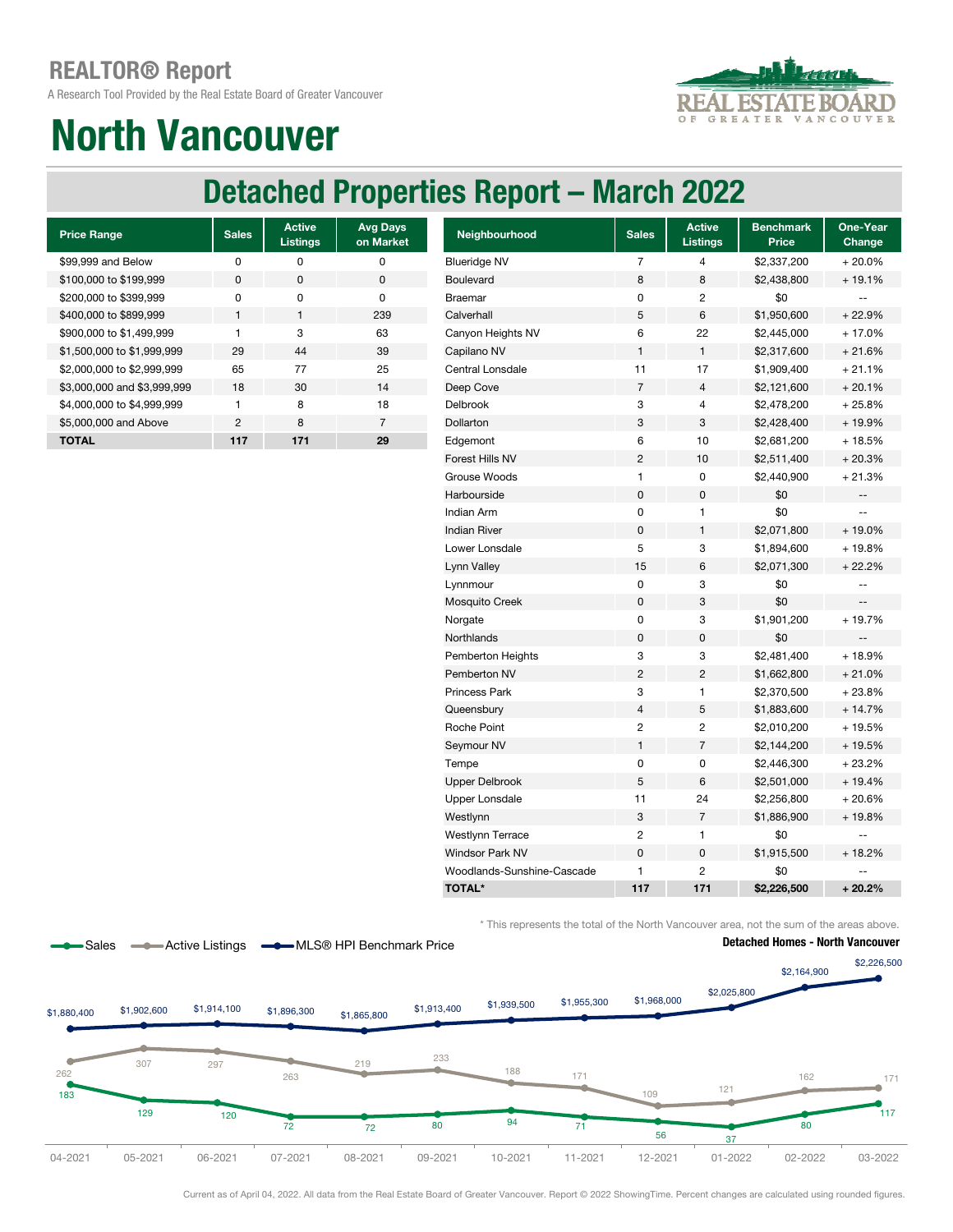A Research Tool Provided by the Real Estate Board of Greater Vancouver

## North Vancouver



| <b>Price Range</b>          | <b>Sales</b> | <b>Active</b><br><b>Listings</b> | <b>Avg Days</b><br>on Market |
|-----------------------------|--------------|----------------------------------|------------------------------|
| \$99,999 and Below          | ŋ            | O                                | ŋ                            |
| \$100,000 to \$199,999      | O            | O                                | $\Omega$                     |
| \$200,000 to \$399,999      | O            | U                                | O                            |
| \$400,000 to \$899,999      | 93           | 89                               | 9                            |
| \$900,000 to \$1,499,999    | 64           | 53                               | 11                           |
| \$1,500,000 to \$1,999,999  | 5            | 29                               | 19                           |
| \$2,000,000 to \$2,999,999  | O            | 8                                | O                            |
| \$3,000,000 and \$3,999,999 | $\Omega$     | 6                                | $\Omega$                     |
| \$4,000,000 to \$4,999,999  | O            | 3                                | U                            |
| \$5,000,000 and Above       | $\Omega$     | 2                                | $\Omega$                     |
| TOTAL                       | 162          | 190                              | 10                           |

| <b>Price Range</b>          | <b>Sales</b> | <b>Active</b><br><b>Listings</b> | <b>Avg Days</b><br>on Market | Neighbourhood              | <b>Sales</b>   | <b>Active</b><br><b>Listings</b> | <b>Benchmark</b><br>Price | One-Year<br>Change       |
|-----------------------------|--------------|----------------------------------|------------------------------|----------------------------|----------------|----------------------------------|---------------------------|--------------------------|
| \$99,999 and Below          | $\pmb{0}$    | $\mathbf 0$                      | 0                            | <b>Blueridge NV</b>        | 0              | $\pmb{0}$                        | \$0                       | $\overline{a}$           |
| \$100,000 to \$199,999      | $\mathsf 0$  | $\pmb{0}$                        | $\pmb{0}$                    | Boulevard                  | $\mathsf 0$    | $\pmb{0}$                        | \$0                       | $- -$                    |
| \$200,000 to \$399,999      | $\pmb{0}$    | $\pmb{0}$                        | $\pmb{0}$                    | <b>Braemar</b>             | $\pmb{0}$      | $\pmb{0}$                        | \$0                       | $\overline{\phantom{m}}$ |
| \$400,000 to \$899,999      | 93           | 89                               | 9                            | Calverhall                 | $\mathbf 0$    | 0                                | \$0                       | --                       |
| \$900,000 to \$1,499,999    | 64           | 53                               | 11                           | Canyon Heights NV          | $\pmb{0}$      | $\mathsf 0$                      | \$0                       | $\overline{a}$           |
| \$1,500,000 to \$1,999,999  | 5            | 29                               | 19                           | Capilano NV                | $\pmb{0}$      | 11                               | \$1,133,300               | $+1.3%$                  |
| \$2,000,000 to \$2,999,999  | $\pmb{0}$    | 8                                | 0                            | Central Lonsdale           | 32             | 37                               | \$809,300                 | $+17.9%$                 |
| \$3,000,000 and \$3,999,999 | $\mathbf 0$  | 6                                | $\mathbf 0$                  | Deep Cove                  | $\overline{c}$ | 0                                | \$0                       |                          |
| \$4,000,000 to \$4,999,999  | $\pmb{0}$    | 3                                | 0                            | Delbrook                   | $\pmb{0}$      | 0                                | \$0                       | $\overline{\phantom{m}}$ |
| \$5,000,000 and Above       | $\mathbf 0$  | $\overline{2}$                   | $\mathbf 0$                  | Dollarton                  | 0              | 0                                | \$0                       | $\qquad \qquad -$        |
| <b>TOTAL</b>                | 162          | 190                              | 10                           | Edgemont                   | $\pmb{0}$      | $\overline{4}$                   | \$1,355,800               | $+12.6%$                 |
|                             |              |                                  |                              | Forest Hills NV            | $\pmb{0}$      | $\mathsf 0$                      | \$0                       |                          |
|                             |              |                                  |                              | Grouse Woods               | 0              | 0                                | \$0                       | $-$                      |
|                             |              |                                  |                              | Harbourside                | $\overline{c}$ | $\mathbf{1}$                     | \$779,500                 | $+9.1%$                  |
|                             |              |                                  |                              | Indian Arm                 | $\pmb{0}$      | $\pmb{0}$                        | \$0                       | $-$                      |
|                             |              |                                  |                              | <b>Indian River</b>        | $\mathbf{1}$   | $\mathbf 0$                      | \$861,500                 | $+18.1%$                 |
|                             |              |                                  |                              | Lower Lonsdale             | 54             | 45                               | \$675,200                 | + 17.6%                  |
|                             |              |                                  |                              | Lynn Valley                | 18             | 9                                | \$806,500                 | +16.9%                   |
|                             |              |                                  |                              | Lynnmour                   | 14             | 14                               | \$757,000                 | $+14.6%$                 |
|                             |              |                                  |                              | Mosquito Creek             | 6              | 3                                | \$851,400                 | $\qquad \qquad -$        |
|                             |              |                                  |                              | Norgate                    | 3              | $\sqrt{2}$                       | \$769,100                 | $+9.9%$                  |
|                             |              |                                  |                              | Northlands                 | $\mathbf{1}$   | 3                                | \$985,300                 | $+16.0%$                 |
|                             |              |                                  |                              | Pemberton Heights          | $\pmb{0}$      | 0                                | \$0                       | $-$                      |
|                             |              |                                  |                              | Pemberton NV               | 13             | 52                               | \$528,700                 | $+5.6%$                  |
|                             |              |                                  |                              | Princess Park              | $\mathsf 0$    | $\pmb{0}$                        | \$0                       | ÷-                       |
|                             |              |                                  |                              | Queensbury                 | 3              | $\mathbf{1}$                     | \$0                       | $\overline{\phantom{m}}$ |
|                             |              |                                  |                              | Roche Point                | $\overline{7}$ | $\overline{7}$                   | \$722,700                 | $+20.8%$                 |
|                             |              |                                  |                              | Seymour NV                 | $\mathbf{1}$   | $\mathbf{1}$                     | \$0                       | --                       |
|                             |              |                                  |                              | Tempe                      | 1              | 0                                | \$0                       | $\overline{a}$           |
|                             |              |                                  |                              | <b>Upper Delbrook</b>      | $\pmb{0}$      | $\mathsf 0$                      | \$0                       | --                       |
|                             |              |                                  |                              | <b>Upper Lonsdale</b>      | $\overline{4}$ | 0                                | \$816,100                 | $+17.6%$                 |
|                             |              |                                  |                              | Westlynn                   | $\pmb{0}$      | $\mathsf 0$                      | \$0                       | $-$                      |
|                             |              |                                  |                              | Westlynn Terrace           | 0              | 0                                | \$0                       | $-$                      |
|                             |              |                                  |                              | <b>Windsor Park NV</b>     | $\pmb{0}$      | $\mathsf 0$                      | \$0                       | --                       |
|                             |              |                                  |                              | Woodlands-Sunshine-Cascade | 0              | 0                                | \$0                       | $-$                      |
|                             |              |                                  |                              | <b>TOTAL*</b>              | 162            | 190                              | \$736,600                 | $+16.4%$                 |

\* This represents the total of the North Vancouver area, not the sum of the areas above.





Current as of April 04, 2022. All data from the Real Estate Board of Greater Vancouver. Report © 2022 ShowingTime. Percent changes are calculated using rounded figures.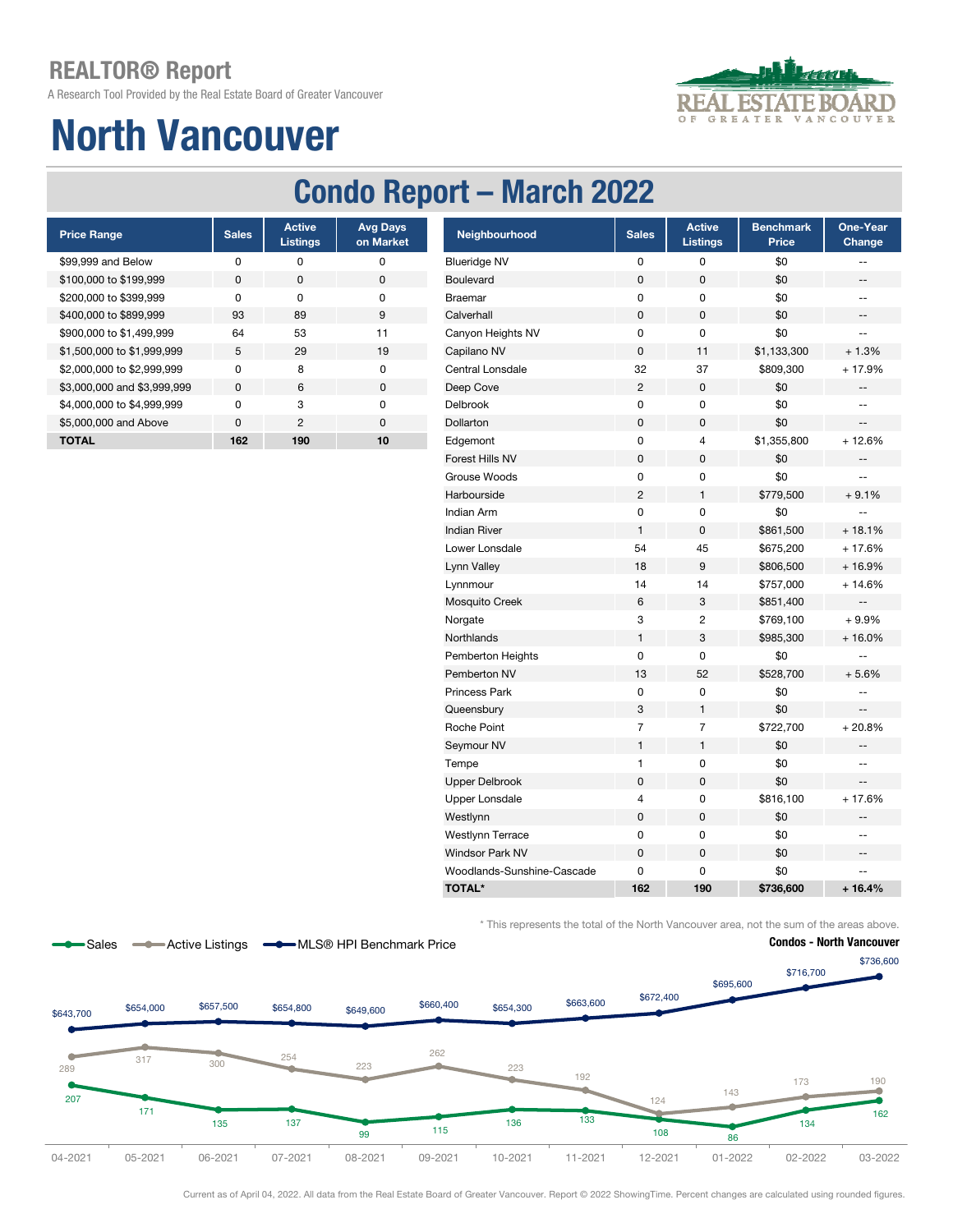A Research Tool Provided by the Real Estate Board of Greater Vancouver



## North Vancouver

### Townhomes Report – March 2022

| <b>Price Range</b>          | <b>Sales</b> | <b>Active</b><br><b>Listings</b> | Days on<br><b>Market</b> |
|-----------------------------|--------------|----------------------------------|--------------------------|
| \$99,999 and Below          | ŋ            | ŋ                                | O                        |
| \$100,000 to \$199,999      | $\Omega$     | $\Omega$                         | $\Omega$                 |
| \$200,000 to \$399,999      | n            | O                                | O                        |
| \$400,000 to \$899,999      | 3            | $\overline{\mathcal{L}}$         | 11                       |
| \$900,000 to \$1,499,999    | 29           | 31                               | 9                        |
| \$1,500,000 to \$1,999,999  | 24           | 9                                | 10                       |
| \$2,000,000 to \$2,999,999  | 2            | 2                                | 11                       |
| \$3,000,000 and \$3,999,999 | $\Omega$     | O                                | 0                        |
| \$4,000,000 to \$4,999,999  | U            | <sup>n</sup>                     | O                        |
| \$5,000,000 and Above       | $\Omega$     | $\Omega$                         | $\Omega$                 |
| <b>TOTAL</b>                | 58           | 46                               | 10                       |

| <b>Price Range</b>          | <b>Sales</b>   | <b>Active</b><br><b>Listings</b> | Days on<br><b>Market</b> | Neighbourhood              | <b>Sales</b>   | <b>Active</b><br><b>Listings</b> | <b>Benchmark</b><br><b>Price</b> | <b>One-Year</b><br>Change |
|-----------------------------|----------------|----------------------------------|--------------------------|----------------------------|----------------|----------------------------------|----------------------------------|---------------------------|
| \$99,999 and Below          | $\pmb{0}$      | 0                                | $\pmb{0}$                | <b>Blueridge NV</b>        | $\mathbf{1}$   | 0                                | \$0                              | $-$                       |
| \$100,000 to \$199,999      | $\mathbf 0$    | $\pmb{0}$                        | $\pmb{0}$                | Boulevard                  | 0              | 0                                | \$0                              | --                        |
| \$200,000 to \$399,999      | 0              | 0                                | $\pmb{0}$                | <b>Braemar</b>             | 0              | 0                                | \$0                              | $-$                       |
| \$400,000 to \$899,999      | 3              | $\overline{4}$                   | 11                       | Calverhall                 | 0              | 0                                | \$0                              | --                        |
| \$900,000 to \$1,499,999    | 29             | 31                               | 9                        | Canyon Heights NV          | 1              | 0                                | \$0                              | --                        |
| \$1,500,000 to \$1,999,999  | 24             | 9                                | 10                       | Capilano NV                | 0              | 0                                | \$0                              | $\qquad \qquad -$         |
| \$2,000,000 to \$2,999,999  | $\overline{c}$ | $\overline{c}$                   | 11                       | Central Lonsdale           | 9              | 3                                | \$1,487,300                      | $+28.8%$                  |
| \$3,000,000 and \$3,999,999 | $\pmb{0}$      | $\pmb{0}$                        | $\pmb{0}$                | Deep Cove                  | $\mathbf{1}$   | 0                                | \$0                              | $-$                       |
| \$4,000,000 to \$4,999,999  | 0              | $\pmb{0}$                        | $\pmb{0}$                | Delbrook                   | 0              | 0                                | \$0                              | $-1$                      |
| \$5,000,000 and Above       | $\pmb{0}$      | $\pmb{0}$                        | $\mathsf 0$              | Dollarton                  | 0              | 0                                | \$0                              | --                        |
| <b>TOTAL</b>                | 58             | 46                               | 10                       | Edgemont                   | $\overline{c}$ | 1                                | \$2,082,600                      | $+28.8%$                  |
|                             |                |                                  |                          | Forest Hills NV            | 0              | 0                                | \$0                              |                           |
|                             |                |                                  |                          | Grouse Woods               | 0              | 0                                | \$0                              | --                        |
|                             |                |                                  |                          | Harbourside                | 0              | 0                                | \$0                              | --                        |
|                             |                |                                  |                          | <b>Indian Arm</b>          | 0              | 0                                | \$0                              | Ξ.                        |
|                             |                |                                  |                          | <b>Indian River</b>        | 0              | $\mathsf 0$                      | \$1,441,500                      | $+30.4%$                  |
|                             |                |                                  |                          | Lower Lonsdale             | 8              | 11                               | \$1,478,000                      | $+29.2%$                  |
|                             |                |                                  |                          | Lynn Valley                | 6              | $\overline{4}$                   | \$1,205,400                      | $+28.0%$                  |
|                             |                |                                  |                          | Lynnmour                   | 5              | 3                                | \$1,077,600                      | $+28.0%$                  |
|                             |                |                                  |                          | Mosquito Creek             | 5              | 8                                | \$1,306,600                      | --                        |
|                             |                |                                  |                          | Norgate                    | $\mathbf{1}$   | 1                                | \$0                              | $\overline{\phantom{a}}$  |
|                             |                |                                  |                          | Northlands                 | $\mathbf{1}$   | 0                                | \$1,584,000                      | $+29.2%$                  |
|                             |                |                                  |                          | Pemberton Heights          | 0              | 0                                | \$0                              | $-$                       |
|                             |                |                                  |                          | Pemberton NV               | $\mathbf{1}$   | 5                                | \$1,451,100                      | $+31.4%$                  |
|                             |                |                                  |                          | Princess Park              | 0              | 0                                | \$0                              | $\overline{\phantom{a}}$  |
|                             |                |                                  |                          | Queensbury                 | 3              | 0                                | \$0                              |                           |
|                             |                |                                  |                          | Roche Point                | 9              | 4                                | \$1,318,800                      | $+30.7%$                  |
|                             |                |                                  |                          | Seymour NV                 | $\overline{4}$ | 0                                | \$1,430,500                      | $+31.5%$                  |
|                             |                |                                  |                          | Tempe                      | 0              | 0                                | \$0                              | --                        |
|                             |                |                                  |                          | <b>Upper Delbrook</b>      | 0              | 0                                | \$0                              | --                        |
|                             |                |                                  |                          | <b>Upper Lonsdale</b>      | 0              | 5                                | \$999,300                        | $+35.1%$                  |
|                             |                |                                  |                          | Westlynn                   | $\mathbf{1}$   | 1                                | \$1,085,600                      | $+28.4%$                  |
|                             |                |                                  |                          | <b>Westlynn Terrace</b>    | 0              | 0                                | \$0                              | --                        |
|                             |                |                                  |                          | <b>Windsor Park NV</b>     | 0              | 0                                | \$0                              | --                        |
|                             |                |                                  |                          | Woodlands-Sunshine-Cascade | 0              | 0                                | \$0                              | $-1$                      |
|                             |                |                                  |                          | <b>TOTAL*</b>              | 58             | 46                               | \$1,373,500                      | $+30.4%$                  |

\* This represents the total of the North Vancouver area, not the sum of the areas above.



Current as of April 04, 2022. All data from the Real Estate Board of Greater Vancouver. Report © 2022 ShowingTime. Percent changes are calculated using rounded figures.